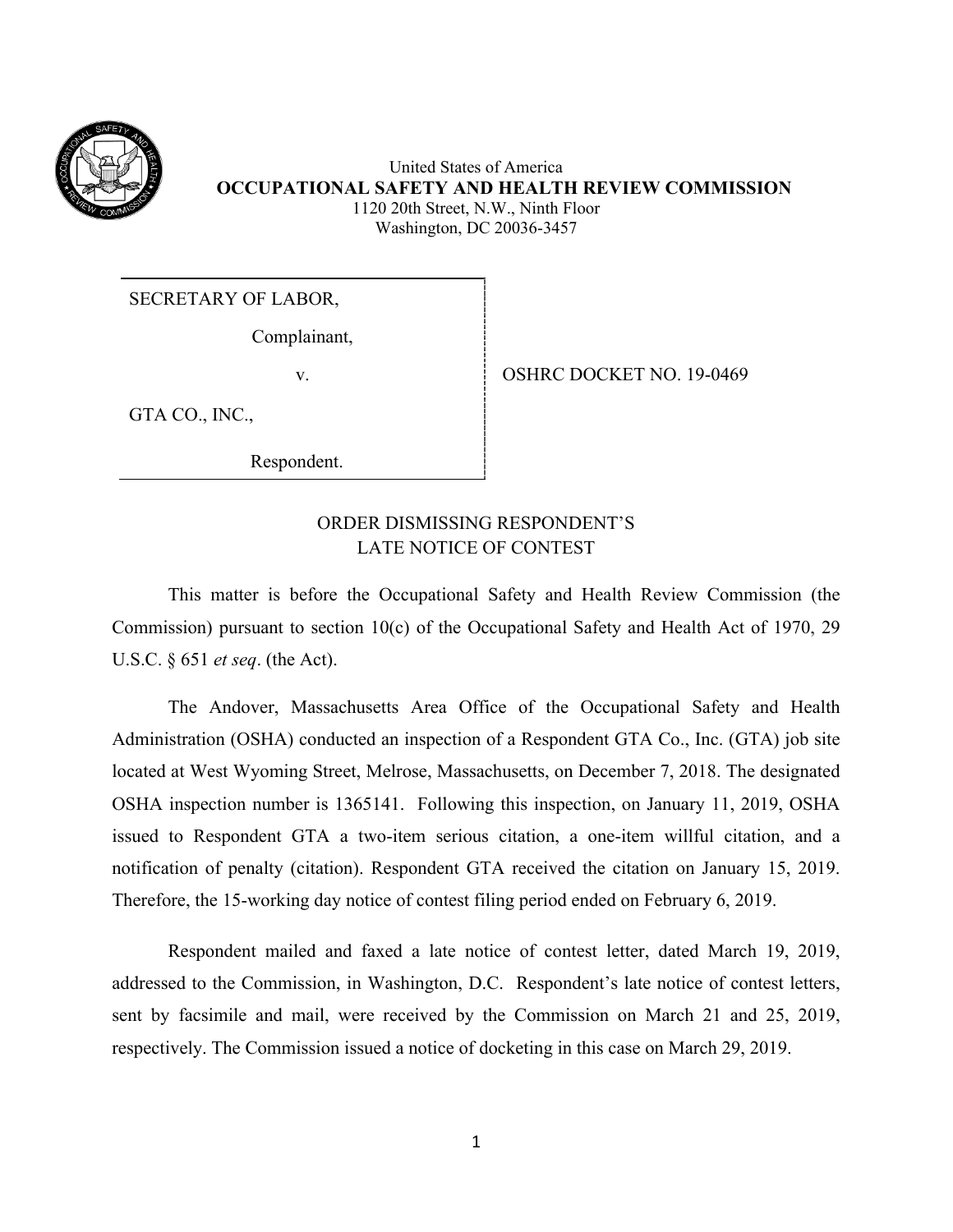Complainant, the Secretary of Labor (Secretary), filed a Motion to dismiss Respondent's late notice of contest, together with a supporting memorandum, declaration of OSHA Assistant Area Director (AAD) Sweeney with exhibits, and proposed order (Motion). In the Motion, the Secretary contends that Respondent failed to file a timely notice of contest, has not demonstrated grounds for relief pursuant to Federal Rule of Civil Procedure 60(b), and has not demonstrated a meritorious defense to the citation. The Motion requests that Respondent's late notice of contest be dismissed, and that the willful citation, issued on January 11, 2019, and the \$56,908.00 penalty proposed for the willful citation, be affirmed by operation of law as a final order of the Commission.

An Order to show cause issued directing Respondent to file a written response to the Secretary's Motion. In response, Respondent filed an Objection to the Secretary's Motion, together with a supporting memorandum and declaration of Respondent GTA President Antonelli. Thereafter, the Secretary filed a Reply.<sup>[1](#page-1-0)</sup>

For the reasons set forth below, the Secretary's Motion is Granted.

#### *ISSUES*

Was Respondent's March 19, 2019 notice of contest untimely filed?

If Respondent's notice of contest was untimely filed, may Respondent receive relief for the untimely filing under Federal Rule of Civil Procedure 60(b)?

*FINDINGS OF FACT* [2](#page-1-1)

<span id="page-1-0"></span><sup>&</sup>lt;sup>1</sup> During a conference call on October 28, 2019, Counsel for the Secretary and Counsel for Respondent were advised that the Secretary's assented to Motion for leave to file a Reply was granted and that the Secretary's Reply, attached to the Motion, was received. Respondent was offered an opportunity to respond to the Secretary's Reply. Respondent Counsel stated that further response was not necessary. The relevant case facts are not disputed.

<span id="page-1-1"></span> $2$  The factual findings are based on Respondent's March 19, 2019 late notice of contest, the Secretary's Motion, Respondent's Objection, and the Secretary's Reply. Exhibits filed with the Secretary's Motion and Declaration of AAD Sweeney include the January 11, 2019 citation in OSHA inspection # 1365141, excerpts from the OSHA 3000 Booklet, the signed certified mail return receipt and the USPS Tracking Report confirming Respondent's receipt of the January 11, 2019 citation on January 15, 2019, and the May 20, 2019 partial Informal Settlement Agreement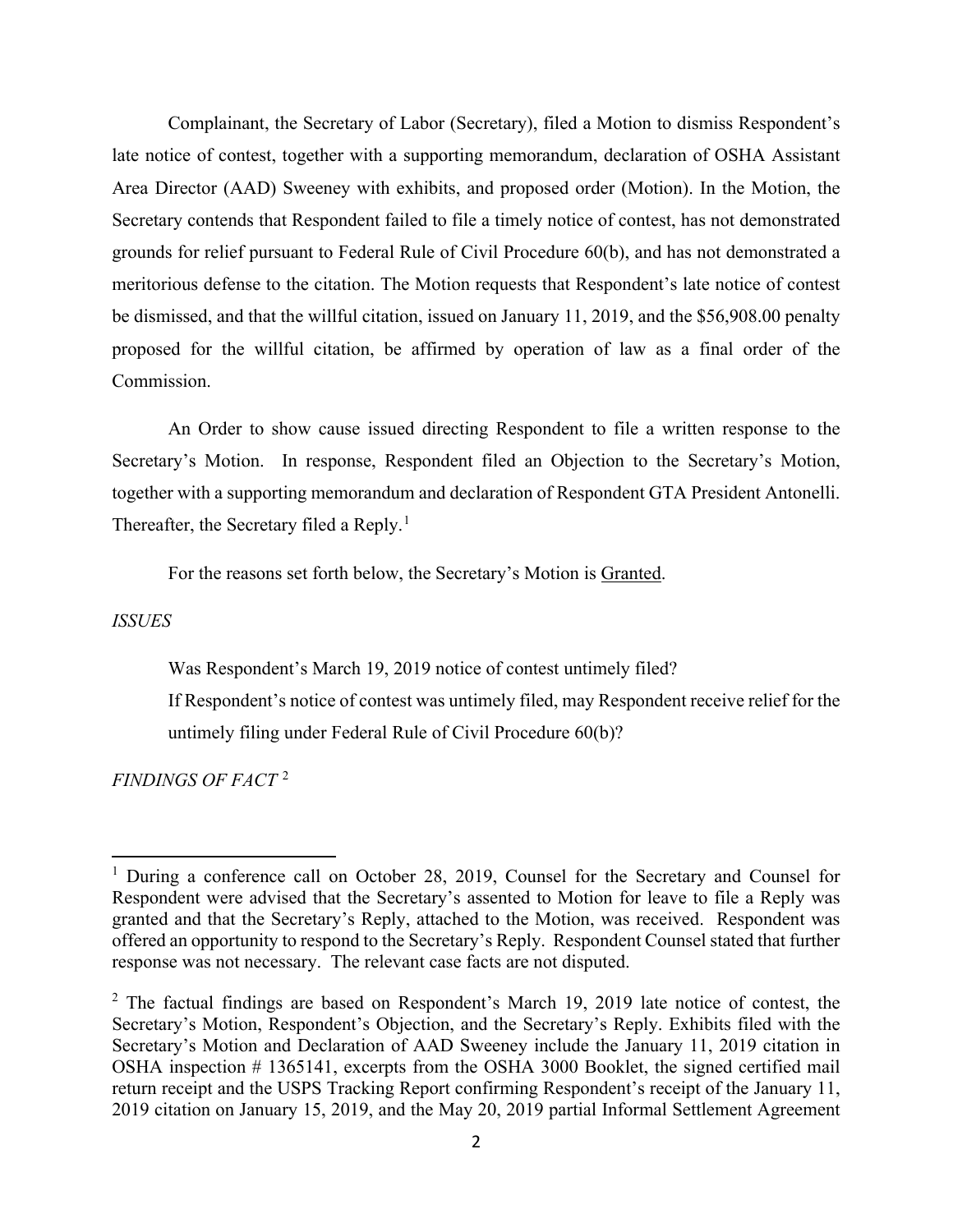The OSHA Andover Area Office conducted an inspection of Respondent GTA's job site located at West Wyoming Street, Melrose, Massachusetts, on December 7, 2018. The designated OSHA inspection number is 1365141.

Shortly after the December 7, 2018 inspection, Respondent President Antonelli called OSHA AAD Sweeney to inquire about OSHA inspection # 1365141 and two other OSHA inspections. At the time of this conversation, no citation regarding OSHA inspection # 1365141 had issued. AAD Sweeney told Respondent President Antonelli that once he received the citation, Mr. Antonelli could contact the OSHA Andover Area Office if he wanted to schedule an informal conference. *See* Sweeney Declaration ¶ 5; Motion p. 2; Objection p. 2.

On January 11, 2019, OSHA issued to Respondent GTA a two-item serious citation, a oneitem willful citation, and a notification of penalty (citation). The citation alleged violations of OSHA construction standards regarding excavations. The total penalty proposed was \$ 68,290.00. The total proposed penalty included a proposed penalty of \$56,908.00 for the willful citation. *See*  Sweeney Declaration ¶ 6, Exhibit A; Objection p. 2.

Section 10(a) of the Act requires the employer to notify OSHA within fifteen working days of receiving the citation of its intent to contest the citation or proposed penalty. 29 U.S.C. § 659(a). *See* 29 C.F.R. § 1903.17(a). The citation advised Respondent of this requirement. The citation emphasized that unless Respondent informed OSHA in writing of its intention to contest the citation, within fifteen working days after receipt, the citation would become a final order of the Commission.

**Right to Contest** – You have the right to contest this Citation and Notification of Penalty. You may contest all citation items or only individual items. You may also contest proposed penalties and / or abatement dates without contesting the underlying violations. **Unless you inform the Area Director in writing that you intend to contest the citation(s) and / or proposed penalty(ies) within 15 working days after receipt, the citation(s) and the** 

in OSHA Inspection # 1365141. Filed with Respondent's Objection is the Declaration of GTA President Antonelli.

In the show cause Order, Respondent was instructed to state whether it disagreed with any of the factual representations set forth in the Secretary's Motion or in the show cause Order. Unless a factual disagreement is stated in Respondent's Objection or in GTA President Antonelli's Declaration, the representations of fact set forth in the Secretary's Motion and in the show cause Order are regarded as uncontested.

.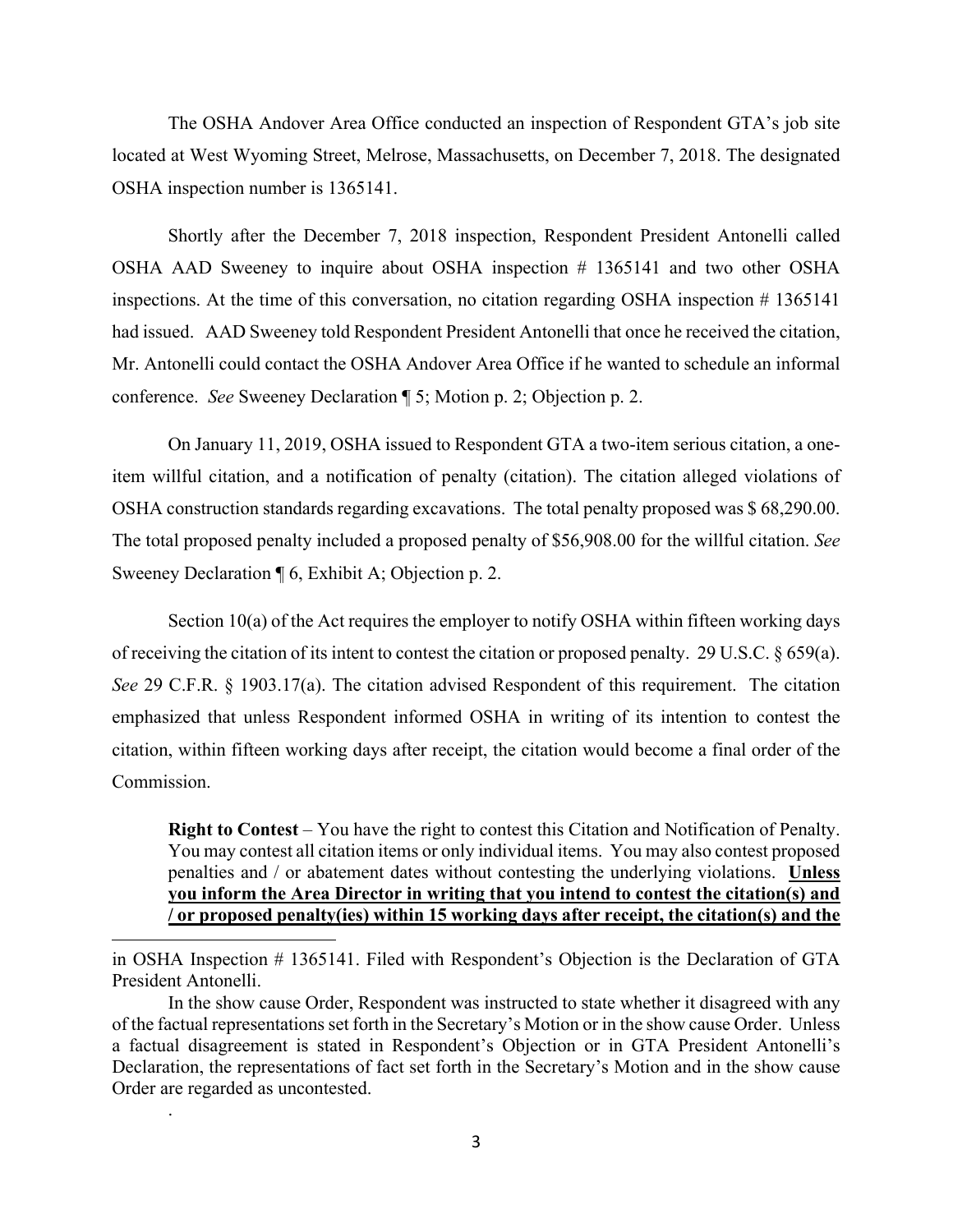# **proposed penalty(ies) will become a final order of the Occupational Safety and Health Review Commission and may not be reviewed by any court or agency.**

*See* Sweeney Declaration ¶ 9, Exhibit A, page 2 (emphasis in original).

On January 11, 2019, the citation was sent to Respondent by certified mail return receipt requested. The OSHA Andover Area Office mailed the citation to Respondent, together with a copy of the *OSHA 3000 Employer Rights and Responsibilities Following a Federal OSHA Inspection Booklet* (OHSA 3000 Booklet). *See* Sweeney Declaration ¶ 7, Exhibit B. The OSHA 3000 Booklet provided information regarding the actions an Employer must take to timely submit a notice of contest after OSHA citations are received, including the following guidance.

### **How to Contest Citations**

If you wish to contest any portion of your citation, you must submit a Notice of Intent to Contest **in writing** to the **OSHA area office within 15 working days after receipt of the Citation and Notification of Penalty.** This applies even if you have stated your disagreement with a citation, penalty, or abatement date during a telephone conversation or an informal conference.

*See* Sweeney Declaration Exhibit B, page no. 8 (emphasis supplied).

The OSHA 3000 Booklet also provided information regarding an informal conference and settlement, including the following guidance.

OSHA encourages you to take advantage of the opportunity to have an informal conference if you foresee any difficulties in complying with any part of the citation **Please note, however, that an informal conference must be held within the 15-working-day Notice of Intent to Contest period and will neither extend the 15-working-day contest period nor take the place of the filing of a written notice if you desire to contest.** 

*See* Sweeney Declaration Exhibit B, page no. 4 (emphasis in original).

It is undisputed that Respondent GTA received the citation on January 15, 2019. *See* Sweeney Declaration ¶ 10, Exhibits C, D. Therefore, the 15-working day notice of contest filing period ended on February 6, 2019. *See* Sweeney Declaration ¶ 11.

It is undisputed that between January 15, 2019 when Respondent received the citation and February 6, 2019 when the notice of contest period ended, Respondent had no communication with AAD Sweeney or the OSHA Andover Area Office. *See* Sweeney Declaration ¶ 13; Motion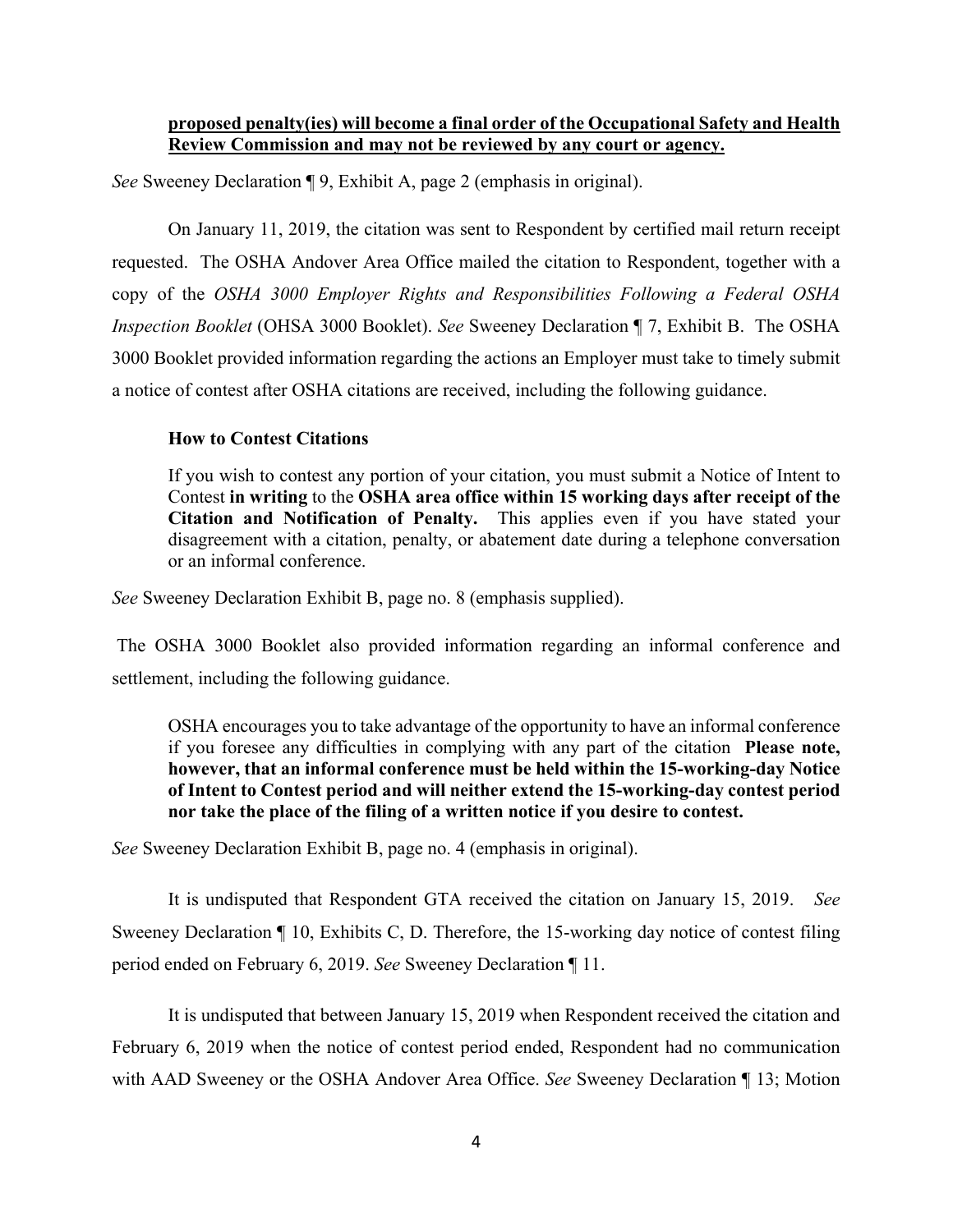p. 4; Reply ¶ 4. Respondent GTA did not file a timely notice of contest on or before February 6, 2019. *See* Sweeney Declaration ¶ 12. After receiving the citation, Respondent GTA did not request an informal conference on or before February 6, 2019. *See* Sweeney Declaration ¶ 12; Motion p. 4.

It is undisputed that Respondent GTA did not make a timely penalty payment. On March 11, 2019, the OSHA Andover Area Office mailed a debt collection letter to Respondent regarding inspection # 1365141. *See* Sweeney Declaration ¶ 14; Motion p. 4.

It is undisputed that after receiving the citation on January 15, 2019, Respondent did not contact the OSHA Andover Area Office until March 18 or 19, 2019,<sup>[3](#page-4-0)</sup> when Respondent President Antonelli called AAD Sweeney. AAD Sweeney advised Mr. Antonelli that the OSHA citations issued regarding inspection  $# 1365141$  and inspection  $# 1362185$  had become final orders of the Commission as of February 6, 2019. AAD Sweeney further advised Mr. Antonelli that he would need to contact the Commission to provide a reason why Respondent did not respond to the citations during the 15-working day notice of contest period. AAD Sweeney also sent an email to Mr. Antonelli with the Commission's address. *See* Sweeney Declaration ¶ 15; Motion pp. 4-5; Reply ¶ 5; Objection p. 3; Antonelli Declaration ¶¶ 3, 4; March 19, 2019 late notice of contest.

Respondent mailed and faxed a late notice of contest letter, dated March 19, 2019, addressed to the Commission, in Washington, D.C. The late notice of contest letter was signed by Respondent President Antonelli. Respondent's late notice of contest, sent by facsimile, was received by the Commission on March 21, 2019.

The body of Respondent's March 19, 2019 late notice of contest letter states:

Re: Inspection Number(s):  $1365141$  $1365141$  $1365141$  and  $1362185<sup>4</sup>$ 

<span id="page-4-0"></span><sup>&</sup>lt;sup>3</sup> AAD Sweeney recalls that Respondent President Antonelli contacted her regarding inspection #1365141, on March 19, 2019. *See* Sweeney Declaration ¶ 15; Motion p. 4; Reply ¶ 4. In the March 19, 2019 late notice of contest letter, Mr. Antonelli recalls contacting ADD Sweeney on March 18, 2019.

<span id="page-4-1"></span><sup>&</sup>lt;sup>4</sup> Respondent's late notice of contest references two OSHA inspection numbers 1365141 and 1362185.

Respondent's late notice of contest regarding OSHA inspection # 1365141 was docketed with the Commission as OSHRC Docket no. 19-0469. This is the Respondent late notice of contest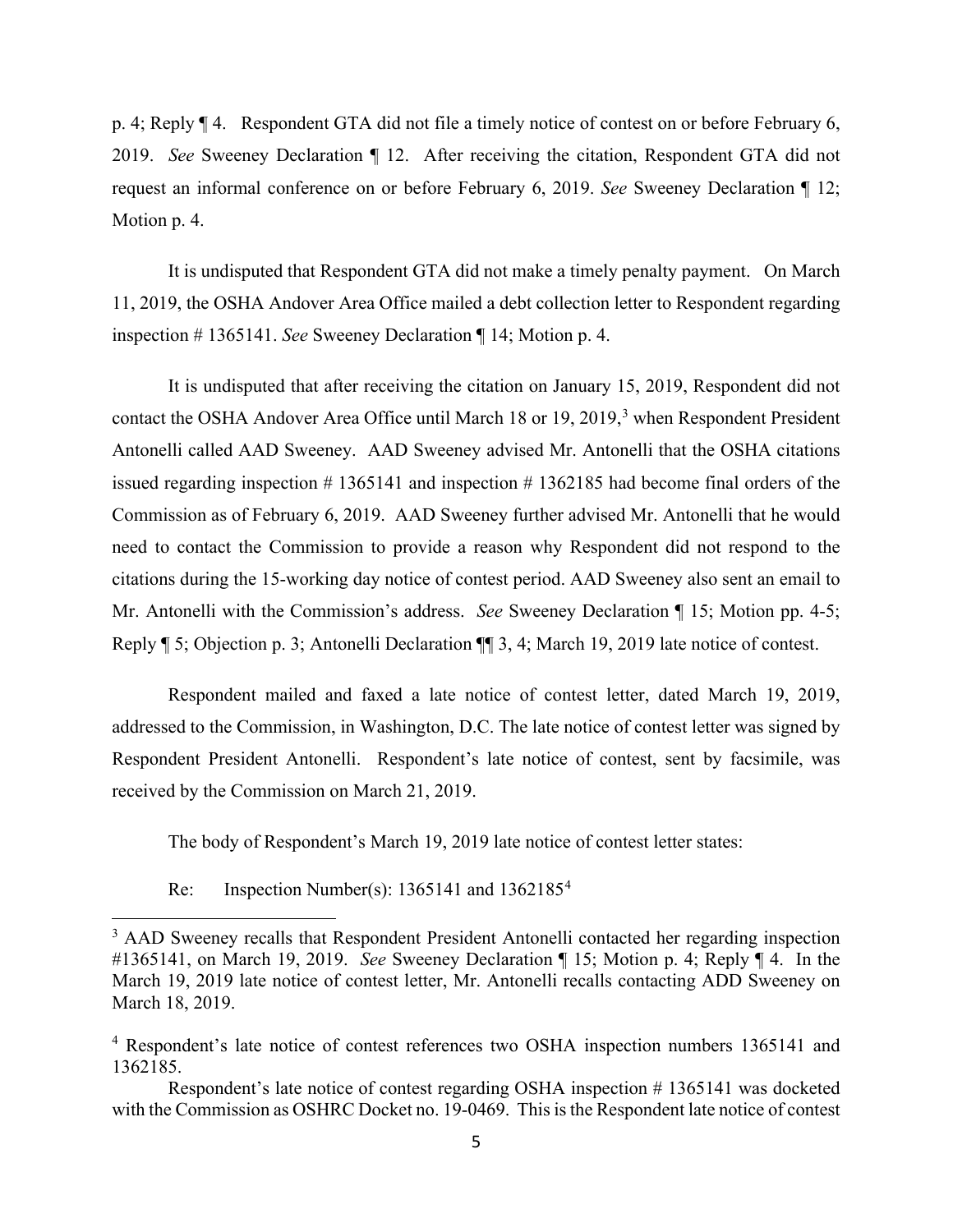Inspection Site: Melrose, MA

To whomever it may concern:

I received the following two (2) citations listed above in Melrose, MA. I have been and was in contact with Gail Sweeney from the Andover, MA OSHA office. I didn't realize that the last day to contest the citations and penalties was on February 6, 2019. I contacted Gail on Monday, March 18, 2019 to try and set up a time with the Andover OSHA office to discuss and go over the citations that were issued. In speaking with Gail this past Monday, she informed me that the time period to contest the violations had expired. She told me that I would need to request an extension from the Washington Office. Please accept this letter as a request for a time extension on a hearing to contest the citations and penalties. I appreciate your anticipated cooperation to this matter.

On March 20, 2019, Respondent provided a copy of the March 19, 2019 late notice of contest to AAD Sweeney. *See* Sweeney Declaration ¶ 16; Motion p. 5.

On April 1, 2019, AAD Sweeney sent an email message to Respondent President Antonelli to schedule an informal conference in response to Respondent's late notice of contest. On April 3, 2019, AAD Sweeney left a voice mail message for Mr. Antonelli to schedule an informal conference. In April 2019, there were several additional communications between AAD Sweeney and Mr. Antonelli to schedule an informal conference. The parties agreed to a meeting scheduled for May 14, 2019. *See* Sweeney Declaration ¶¶ 17, 18; Reply ¶ 6; Antonelli Declaration ¶ 2.

On May 14, 2019, Respondent President Antonelli attended a meeting with OSHA Andover Office Area Director (AD) Covello and AAD Sweeney. At the meeting, the participants discussed the citations issued to Respondent in OSHA inspection # 1365141. They also discussed the citations issued in two other OSHA inspections.<sup>[5](#page-5-0)</sup> Regarding the citations issued to Respondent in OSHA inspection # 1365141, Respondent President Antonelli agreed to accept serious citation

before the undersigned Judge in this case. The Secretary's Motion to dismiss in this case only concerns OSHA inspection # 1365141.

Respondent's late notice of contest regarding OSHA inspection #1362185 was docketed with the Commission as OSHRC docket no. 19-0467. In that case, the parties submitted a full Informal Settlement Agreement, dated May 20, 2019. The Notice of Order and Report in OSHRC docket no. 19-0467 has become a final order of the Commission.

<span id="page-5-0"></span><sup>&</sup>lt;sup>5</sup> At the May 14, 2019 meeting the participants also discussed two other OSHA inspections regarding GTA, OSHA inspection numbers 1362185 and 1246054.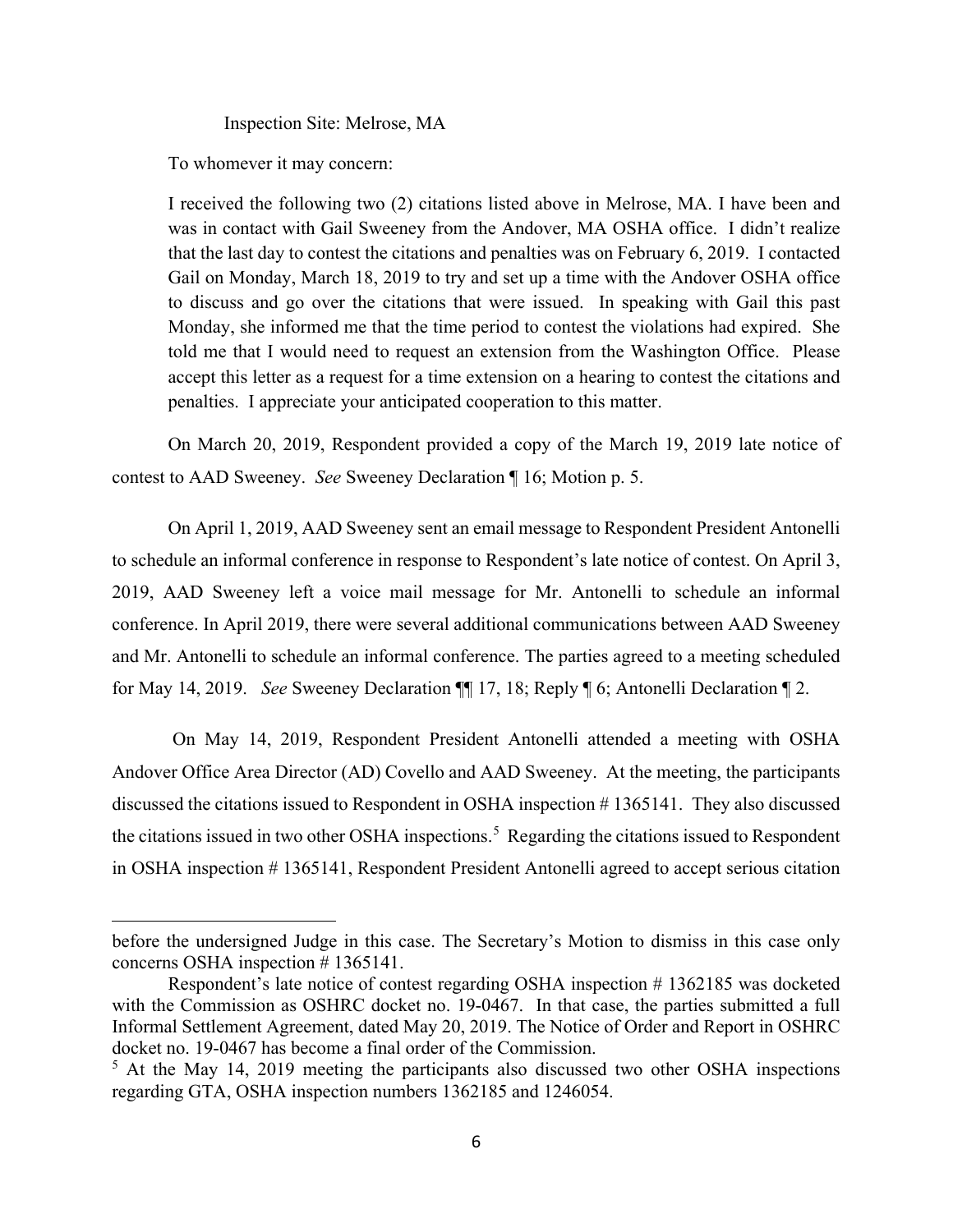1, items 1 and 2, with a reduced penalty. OSHA AD Covello advised Mr. Antonelli that OSHA would not reclassify willful citation 2, item 1. Mr. Antonelli would not accept the willful citation. The willful citation remained unresolved when the meeting ended. *See* Sweeney Declaration ¶ 18, Exhibit E; Motion p. 5; Reply ¶ 6; Antonelli Declaration ¶ 2; Objection p. 2.

After the meeting AAD Sweeney prepared and sent to Respondent a partial Informal Settlement Agreement, regarding the citations issued in OSHA inspection # 1365141, reflecting the agreements reached by the parties during the May 14, 2019 meeting. The partial Informal Settlement Agreement resolved serious citation 1, items 1 and 2, with an agreed amended penalty. This partial Informal Settlement Agreement resolved Respondent's late notice of contest regarding serious citation 1, items 1 and 2. Respondent agreed to waive its right to contest the citations and penalties regarding serious citation 1, items 1 and 2. The partial Informal Settlement Agreement did not resolve willful citation 2, item 1, or Respondent's late notice of contest regarding willful citation 2.[6](#page-6-0) *See* Sweeney Declaration ¶ 19; Exhibit E; Motion pp. 5-6, n.5; Objection p. 3.

Respondent's March 19, 2019 late notice of contest, as it concerns willful citation 2, item 1, issued in OSHA inspection # 1365141, is the only outstanding citation and contest that remain before the undersigned Judge for decision in this case OSHRC docket no. 19-0469.

*ANALYSIS*

<span id="page-6-0"></span> $6$  A Joint Notification of Partial Settlement regarding OSHA inspection  $# 1365141$  was filed, on November 4, 2019, reflecting the parties' amicable resolution of serious citation 1, items 1 and 2, as set forth in the May 20, 2019 partial Informal Settlement Agreement. *See* Sweeney Declaration ¶ 19; Exhibit E. The Joint Notification of Partial Settlement also reflects Respondent's withdrawal of its late notice of contest regarding serious citation 1, items 1 and 2, in OSHA inspection #1365141. *See* Commission Rule 100(b).

On November 5, 2019, an Order of Severance issued severing the resolved serious citation 1, items 1 and 2, from the unresolved willful citation 2, item 1, in OSHA inspection # 1365141. The serious citations items will be resolved independently in a new case assigned OSHRC docket no. 19-1694.

On June 10, 2019, revised Commission Rules became effective, including revised Commission Rule 100 - Settlement. OSHRC Rules of Procedure, 84 Fed. Reg. 14554 (April 10, 2019) [\(https://www.govinfo.gov/content/pkg/FR-2019-04-10/pdf/2019-06581.pdf\)](https://www.govinfo.gov/content/pkg/FR-2019-04-10/pdf/2019-06581.pdf) corrected at 84 Fed. Reg.45654 (Aug. 30, 2019) [\(https://www.govinfo.gov/content/pkg/FR-2019-08-](https://www.govinfo.gov/content/pkg/FR-2019-08-30/pdf/2019-18736.pdf) [30/pdf/2019-18736.pdf\)](https://www.govinfo.gov/content/pkg/FR-2019-08-30/pdf/2019-18736.pdf) ) and 84 Fed. Reg. 53052 [\(https://www.govinfo.gov/content/pkg/FR-](https://www.govinfo.gov/content/pkg/FR-2019-10-04/pdf/2019-21414.pdf)[2019-10-04/pdf/2019-21414.pdf\)](https://www.govinfo.gov/content/pkg/FR-2019-10-04/pdf/2019-21414.pdf) (to be codified at 29 C.F.R. Part 2200).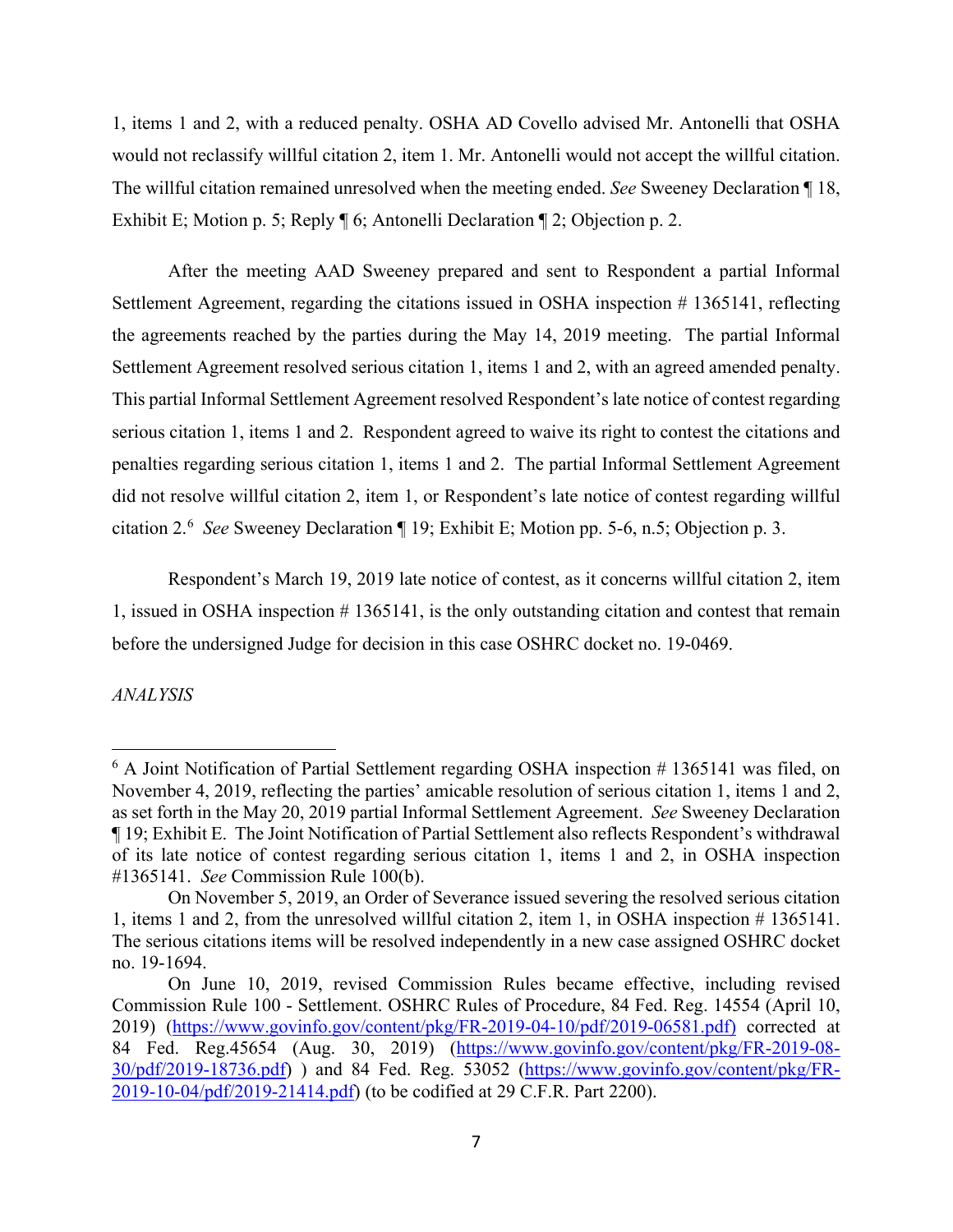#### *Respondent's March 19, 2019 notice of contest was not timely filed.*

Pursuant to section 10(a) of the Act, after receipt of a citation, an employer has "fifteen working days within which to notify the Secretary that he wishes to contest the citation or proposed assessment of penalty." If the employer fails to file a notice of contest within the fifteen working day period, "the citation and the assessment, as proposed, shall be deemed a final order of the Commission and not subject to review by any court or agency." 29 U.S.C. § 659(a).

The Secretary of Labor has prescribed requirements for an employer to timely make a notice of contest. The employer contest must be made in writing.[7](#page-7-0) 29 C.F.R. § 1903.17(a). *See Sec'y of Labor v. Barretto Granite Corp.*, 830 F.2d 396, 398 (1<sup>st</sup> Cir. 1987) (per curiam).

The citation Respondent received on January 15, 2019, regarding OSHA inspection #1365141, advised Respondent of the contest filing deadline. The citation emphasized that unless Respondent informed the OSHA Area Director, in writing, of its intention to contest the citation, within 15-working days after receipt, the citation would become a final order of the Commission. *See* Sweeney Declaration ¶ 9, Exhibit A, page 2. The OSHA 3000 Booklet, sent to Respondent with the citation, also provided information regarding the actions an employer must take to timely submit a notice of contest after OSHA citations are received. *See* Sweeney Declaration Exhibit B, page nos. 4 and 8.

It is undisputed that the January 11, 2019 citation was received by Respondent on January 15, 2019. Respondent's notice of contest was due on February 6, 2019. It is undisputed that Respondent did not file a notice of contest, on or before the contest due date.

It is undisputed that between January 15, 2019 when Respondent received the citation and February 6, 2019 when the notice of contest period ended, Respondent had no communication with the OSHA Andover Area Office or with AAD Sweeney.

<span id="page-7-0"></span> $7$  Section 1903.17(a), in pertinent part, states:

Any employer to whom a citation or notice of proposed penalty has been issued may, under section 10(a) of the Act, notify the Area Director in writing that he intends to contest such citation or proposed penalty before the Review Commission. Such notice of intention to contest shall be postmarked within 15 working days of the receipt by the employer of the notice of proposed penalty.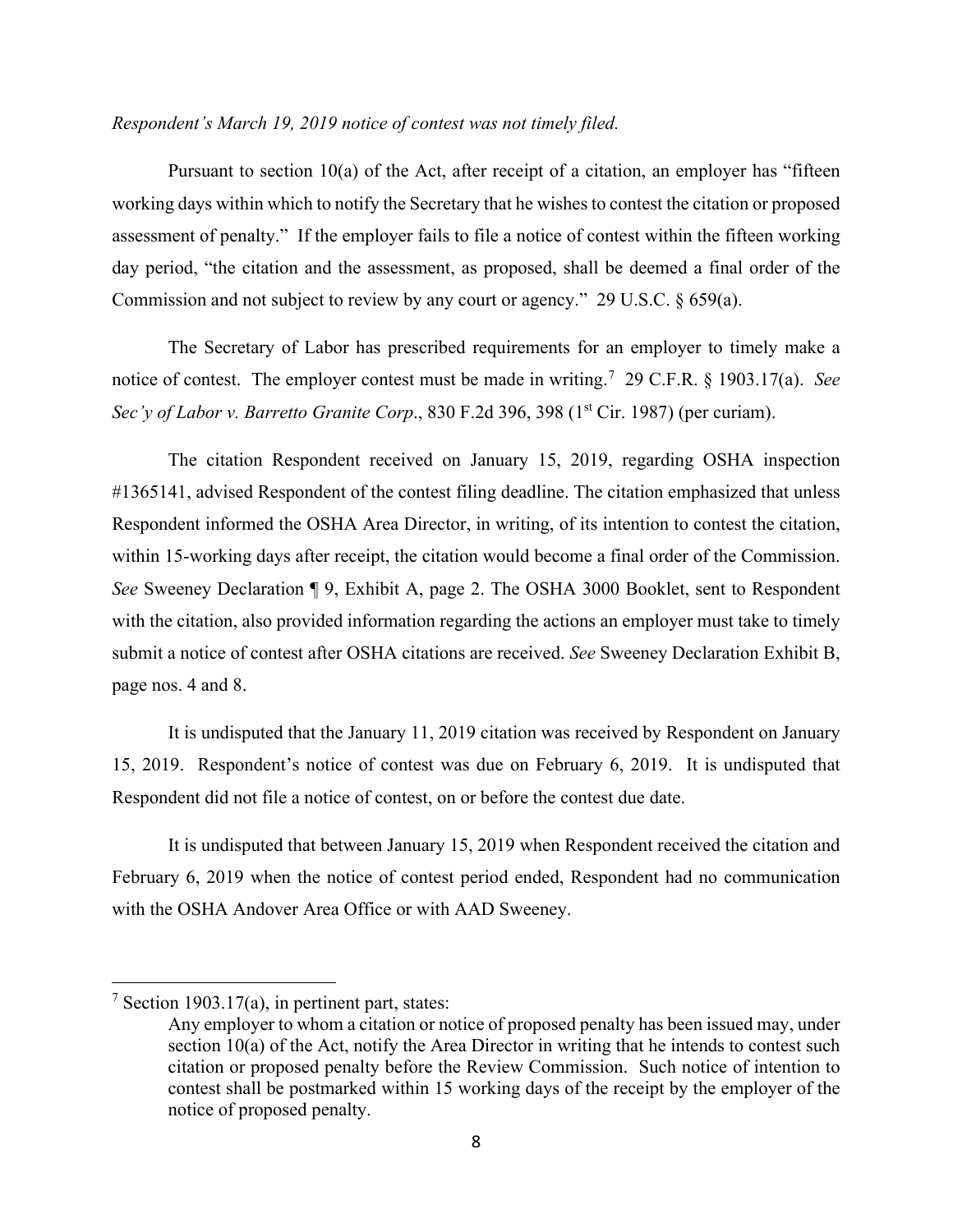It is undisputed that Respondent's March 19, 2019 notice of contest letter was late filed. Therefore, by operation of law, the citation and proposed penalty must be deemed a final order of the Commission, unless Respondent can demonstrate that it is entitled to relief. *Id*. at 398-400.

The Secretary's initial burden to establish grounds to dismiss Respondent's late notice of contest are established. There is no dispute that Respondent's March 19, 2019 contest letter was late filed. The burden shifts to Respondent to establish a basis for relief from the final order under Federal Rule of Civil Procedure 60(b). Respondent has not met its burden. *See Taj Mahal Contracting*, 20 BNA OSHC 2020, 2022 (No. 03-1088, 2004); *Kerr-McGee Chem. Corp*., 4 BNA OSHC 1739, 1740 (No. 9890, 1976).

# *Respondent may not receive relief under Federal Rule of Civil Procedure 60(b) for its late filed notice of contest.*

An employer who has filed an untimely notice of contest may be granted relief under Federal Rule of Civil Procedure 60(b) in certain circumstances. *George Harms Constr. Co. v. Chao*, 371 F.3d 156 (3d Cir. 2004). A late filing may be excused under Rule 60(b)(1) if the final order was entered because of "mistake, inadvertence, surprise or excusable neglect." A late filing also may be excused under Rule  $60(b)(3)^8$  $60(b)(3)^8$  if the late filing was caused by the Secretary's "deception or failure to follow proper procedures." *See Branciforte Builders, Inc.*, 9 BNA OSHC 2113, 2117 (No. 80-1920, 1981); *B.J. Hughes, Inc*., 7 BNA OSHC 1471, 1476-77 (No. 76-2165, 1979). *See also Atlantic Marine, Inc. v. OSHRC*, 524 F.2d 476, 478 (5<sup>th</sup> Cir. 1975) (per curiam). Further, a late filing may be excused under Rule 60(b)(6), for any other reason that justifies relief, such as when "absence, illness, or a similar disability prevent[s] a party from acting to protect its interests." *Branciforte Builders*, 9 BNA OSHC at 2116-17. It is the moving party's burden to show that it is entitled to Rule 60(b) relief. *See Burrows Paper Corp.,* 23 BNA OSHC 1131, 1132 (No. 09-1559, 2010); *NYNEX*, 18 BNA OSHC 1967, 1970 (No. 95-1671, 1999).

A party seeking relief under Rule 60(b)(6) "must show 'extraordinary circumstances' suggesting that the party is faultless in the delay." Where a party is partly to blame for the delayed filing, relief from the final order must be sought under Rule  $60(b)(1)$  and the party's neglect must

<span id="page-8-0"></span> $8$  Rule  $60(b)(3)$  provides that relief from a final order may be granted where there is fraud, misrepresentation, or misconduct by an opposing party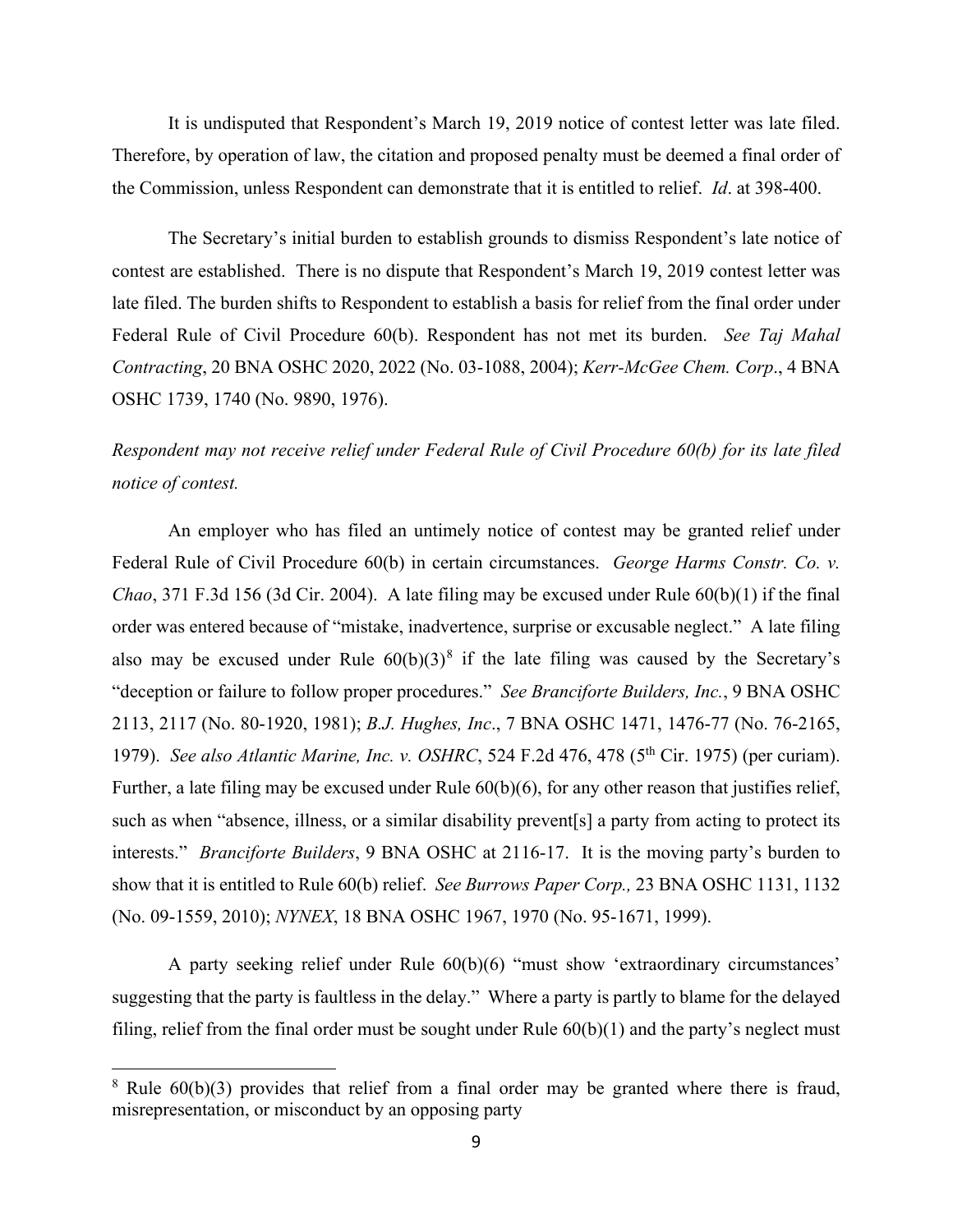be excusable. *See Pioneer Invest. Servs. Co. v. Brunswick Assocs. Ltd. P'ship*, 507 U.S. 380, 393 (1993) (*Pioneer*). In this case, Respondent does not contend that it is entitled to relief under Rule  $60(b)(6)$ . The undisputed facts would not support granting relief under Rule  $60(b)(6)$ .

Respondent asserts that it is entitled to relief from the Commission final order under Federal Rule of Civil Procedure  $60(b)(1)$ . Respondent asserts that filing its written contest was delayed due to Respondent's ongoing good faith participation in negotiations with OSHA AAD Sweeney. Respondent asserts that Respondent President Antonelli held a "good faith belief" that the contest deadline has not lapsed. Further, Respondent contends that the late filed notice of contest did not prejudice the Secretary or negatively impact the Commission proceedings. Therefore, Respondent contends it is entitled to relief from the Commission final order due to "excusable neglect." Objection pp. 1-2, 4-6.

Regarding a request for relief due to "excusable neglect," the Commission applies the equitable analysis stated by the Supreme Court in the *Pioneer* decision. This analysis considers "all relevant circumstances surrounding the party's omission," including (1) the danger of prejudice to the opposing party, (2) the length of the delay and its potential impact on the proceedings, (3) the reason for the delay, including whether it was within the reasonable control of the party seeking relief, and (4) whether the party seeking relief acted in good faith. *Northwest Conduit Corp.*, 18 BNA OSHC 1948, 1950 (No. 97-0851, 1999) (quoting *Pioneer,* 507 U.S. at 395)*. See Evergreen Envtl Serv*, 26 BNA OSHC 1982, 1984 (No. 16-1295, 2017).

The Supreme Court stated that "inadvertence, ignorance of the rules, or mistakes construing the rules do not usually constitute 'excusable' neglect." *Pioneer*, 507 U.S. at 392. The Court found "excusable neglect" to be, in part, an "elastic concept" not restricted to "omissions caused by circumstances beyond the control of the movant." *Id.* Regarding relief sought pursuant to Rule 60(b), the Court stated that "'excusable neglect' is understood to encompass situations in which the failure to comply with a filing deadline is attributable to negligence." *Id.* at 394.

When evaluating claims of excusable neglect, many circuit courts focus on the third factor in the *Pioneer* equitable analysis, "the reason for the delay, including whether it was within the reasonable control of the movant." *Id.* at 395.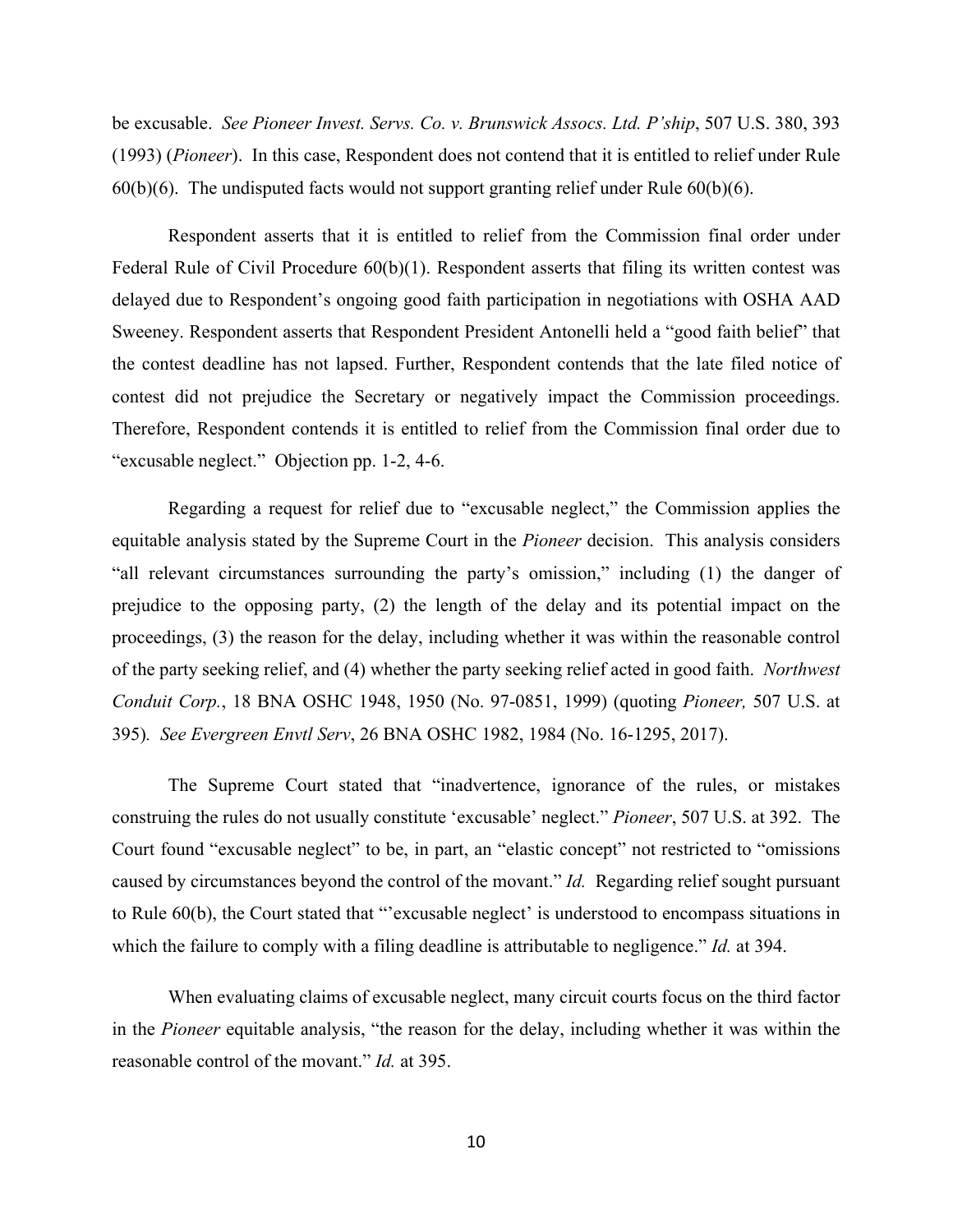The four *Pioneer* factors do not carry equal weight; the excuse given for the late filing must have the greatest import. While prejudice, length of delay, and good faith might have more relevance in a closer case, the reason-for-delay factor will always be critical to the inquiry .... [A]t the end of the day, the focus must be upon the nature of the neglect.

*Hospital del Maestro v. NLRB*, 263 F.3d 173, 175 (1<sup>st</sup> Cir. 2001) (per curiam) (quoting *Lowry v. McDonnell Douglas Corp.*, 211 F.3d 457, 463 (8<sup>th</sup> Cir. 2000)). *See Cohen v. Bd. of Trs. of Univ. of D. C.,* 819 F.3d 476, 479-80 (D.C. Cir. 2016) (same); *Dimmitt v. Ockenfels*, 407 F.3d 21, 24-25 (1st Cir, 2005) (same); *Silivanch v. Celebrity Cruises, Inc.,* 333 F.3d 355, 366, 366 n.7 (2d Cir. 2003) (same); *Graphic Communications Int'l Union v. Quebecor Printing Providence, Inc.*, 270 F.3d 1, 5-6 (1st Cir. 2001) (same); *David E. Harvey Builders, Inc. v. Sec'y of Labor*, 724 Fed. Appx. 7, [9](#page-10-0) (D.C. Cir. 2018) (same). <sup>9</sup>

Other circuit courts emphasize that the *Pioneer* equitable analysis requires consideration of "all relevant circumstances" surrounding a party's request for relief due to excusable neglect. Therefore, the "control" factor must not be weighted too heavily at the expense of the other relevant *Pioneer* factors. *Avon Contractors, Inc. v. Sec'y of Labor*, 372 F.3d 171, 174 (3d Cir. 2004). *See Coleman Hammons Constr. Co. v. OSHRC*, 2019 WL 5782425, at \*3 (5th Cir. 2019) (same); *George Harms Constr.,* 371 F.3d at 164 (same).

 Long-settled Commission precedent focuses on the third factor in the *Pioneer* equitable analysis. Evaluating a request for relief for a late filed notice of contest due to excusable neglect, Commission precedent states that a "key factor" is "the reason for the delay, including whether it was within the reasonable control of the movant." *CalHar Constr., Inc.,* 18 BNA OSHC 2151, 2153-54 (No. 98-0367, 2000). In appropriate circumstances, the Commission finds this to be the dispositive factor. Commission decisions state that "[e]mployers must maintain orderly procedures for handling important documents," and when the lack of such procedures results in the untimely filing of a notice of contest, Rule 60(b) relief is not warranted. *A.W. Ross, Inc.*, 19 BNA OSHC 1147, 1148-49 (No. 99-0945, 2000) (relief under Rule 60(b)(1) denied where the employer's president failed to carefully read and act upon information contained in the citation); *CalHar* 

<span id="page-10-0"></span> $9$  This matter could be appealed to either the D.C. Circuit or the First Circuit. The Commission generally applies the law of the circuit where a case will likely be appealed. *Kerns Bros. Tree Serv*., 18 BNA OSHC 2064, 2067 (No. 96-1719, 2000).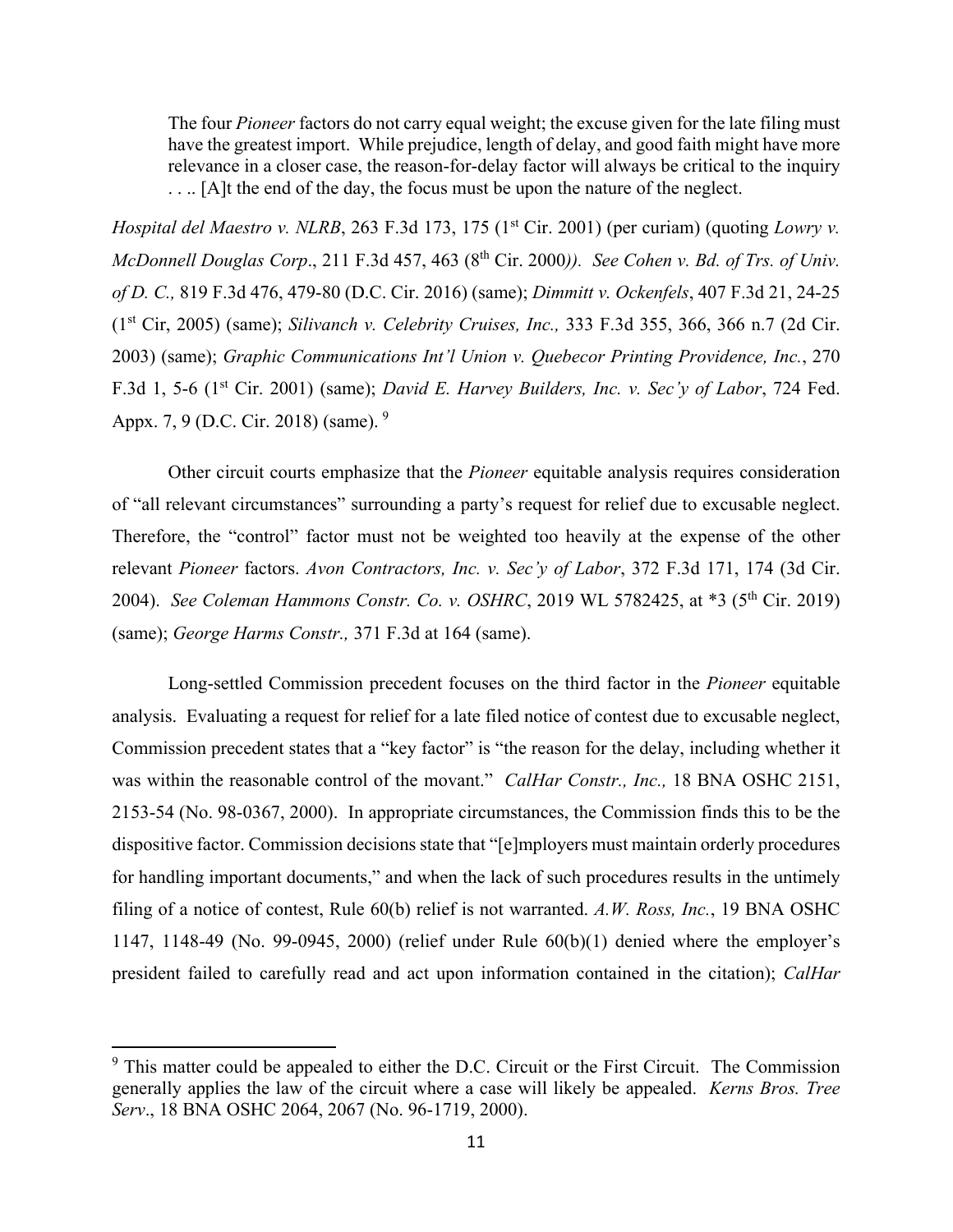*Constr.,*18 BNA OSHC at 2153-54 (relief denied where administrative employees assigned to process the citation did not exercise diligence in timely filing a written contest).

Commission decisions state that ignorance of procedural rules does not constitute "excusable neglect" and that mere carelessness or negligence, even by a lay person, in failing to timely file a notice of contest does not justify relief under Rule 60(b). *Acrom Constr. Serv. Inc.*, 15 BNA OSHC 1123, 1126 (No. 88-2291, 1991); *Keefe Earth Boring Co*., 14 BNA OSHC 2187, 2192 (No. 88-2521, 1991).

In this case, the citation Respondent received on January 15, 2019 advised Respondent of the contest filing deadline. The citation emphasized that unless Respondent informed the OSHA Area Director, in writing, of its intention to contest the citation, within 15-working days after receipt, the citation would become a final order of the Commission. The OSHA 3000 Booklet, sent to Respondent with the citation, also provided information regarding the actions an employer must take to timely submit a notice of contest after OSHA citations are received.

It is undisputed that Respondent did not contact the OSHA Area Office between January 15, 2019, the date Respondent received the citation, and February 6, 2019, the end of the contest filing period. No explanation is provided by Respondent for its silence and inaction during the contest filing period.

It is undisputed that after receiving the citation on January 15, 2019, Respondent did not contact the OSHA Andover Area Office until March 18 or 19, 2019, more than one month after the contest filing period ended. No explanation is provided by Respondent for its silence and inaction during the period between Respondent's receipt of the citation and mid-March 2019. On or about March 19, 2019, Respondent President Antonelli contacted AAD Sweeney to discuss the citation and request that the penalties be reduced.

Respondent President Antonelli's inaction during the contest filing period discloses his failure to carefully read and follow the requirements for filing a contest stated on the citation. An employer "must bear the burden of its own lack of diligence in failing to carefully read and act upon the information contained in the citations." *Acrom Constr.*, 15 BNA OSHC at 1126. *See Craig Mechanical Inc*., 16 BNA OSHC 1763, 1765-66 (No. 92-0372-S, 1994). In this case, there is no evidence that Respondent acted in bad faith. That said, the claim that Respondent President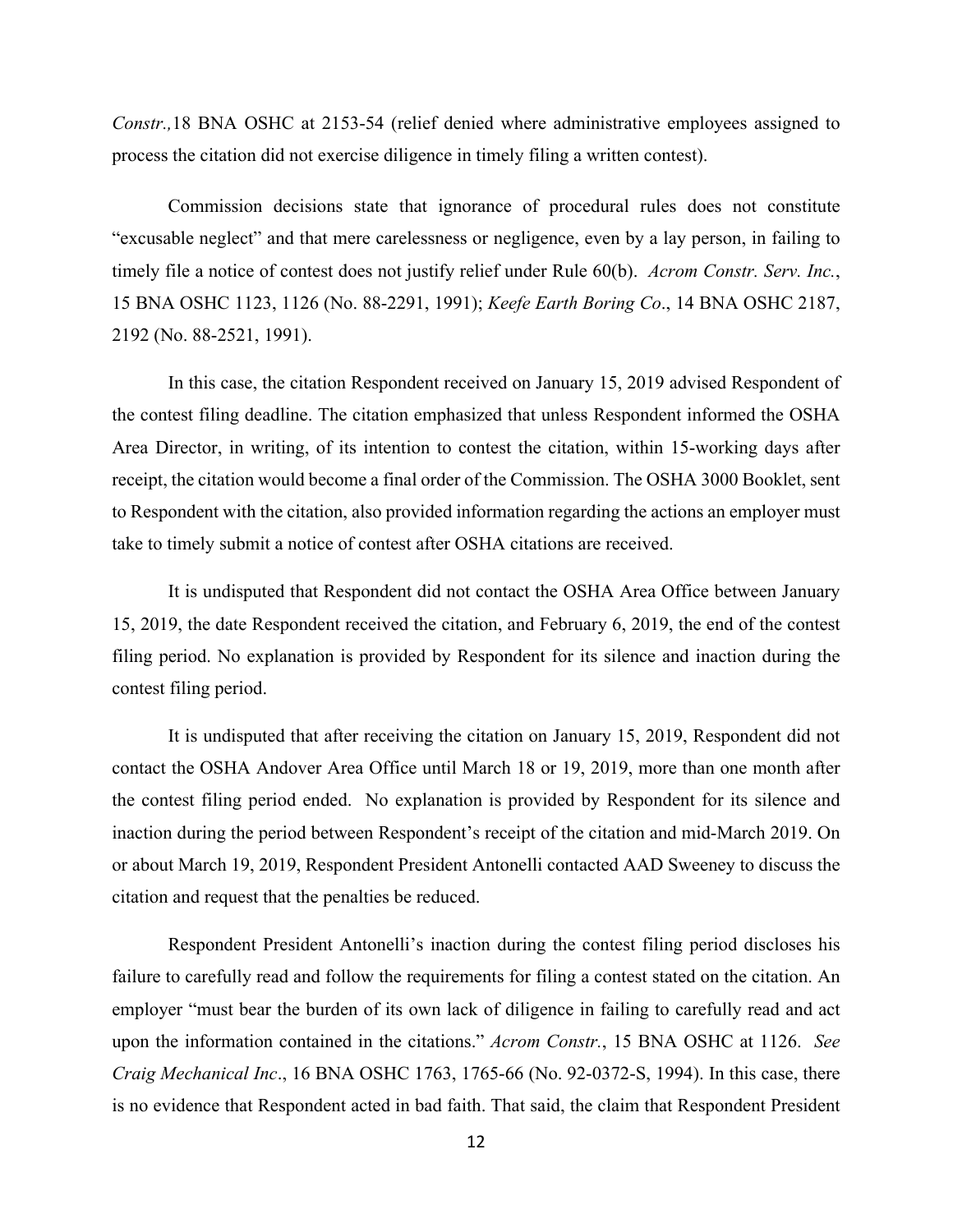Antonelli held a "good faith belief" that the contest period had not lapsed is undermined by Respondent's failure to carefully read the citation.

While there is no evidence that Respondent's late contest filing was prejudicial to the Secretary or negatively impacted the Commission proceedings, the undisputed facts disclose that the reason for the delayed filing was within Respondent's reasonable control. *See CalHar Constr.,*18 BNA OSHC at 2153 n.5. Respondent's delay in filing the notice of contest was a result of Respondent's lack of diligence in failing to carefully read and act upon the information contained in the citation regarding filing a timely contest. This factor is dispositive. There is no justification for granting Rule 60(b)(1) relief in this case.

Respondent also asserts that it is entitled to relief from the Commission final order under Federal Rule of Civil Procedure 60(b)(3). To support this assertion, Respondent again states that Respondent President Antonelli's "ongoing negotiations" with AAD Sweeney led him to believe that the notice of contest deadline had not lapsed. Respondent asserts that AAD Sweeney's "actions and representations confused and misled Respondent as to when or whether written notice was required." Objection p. 10; *See also* Objection pp. 2-3, 6, 8, 9-10. The undisputed case facts do not support this contention.

The undisputed facts reveal no misleading or confusing actions taken by AAD Sweeney, or by anyone in the OSHA Andover Area Office, regarding the requirement that a citation contest be filed with the OSHA Area Director, in writing, within the 15-working day period following Respondent's receipt of the citation on January 15, 2019. *See Barretto,* 830 F.2d at 400 (an employer's "subjective belief" that it is compliant with the contest requirements, does not qualify as an exception to the Section 1903.17(a) requirements that the contest be timely filed, in writing.).

Prior to March 18 or 19, 2019, the only communication Respondent had with AAD Sweeney, or with anyone in the OSHA Andover Area Office, was one conversation shortly after the December 7, 2018 inspection, before the citation issued. AAD Sweeney told Respondent President Antonelli that once he received the citation, Mr. Antonelli could contact the OSHA Andover Area Office if he wanted to schedule an informal conference. During this call, there is no claim that AAD Sweeney communicated to Respondent a miscalculated contest filing deadline. It would have been impossible to state the contest filing deadline, as the citation had not issued. *See*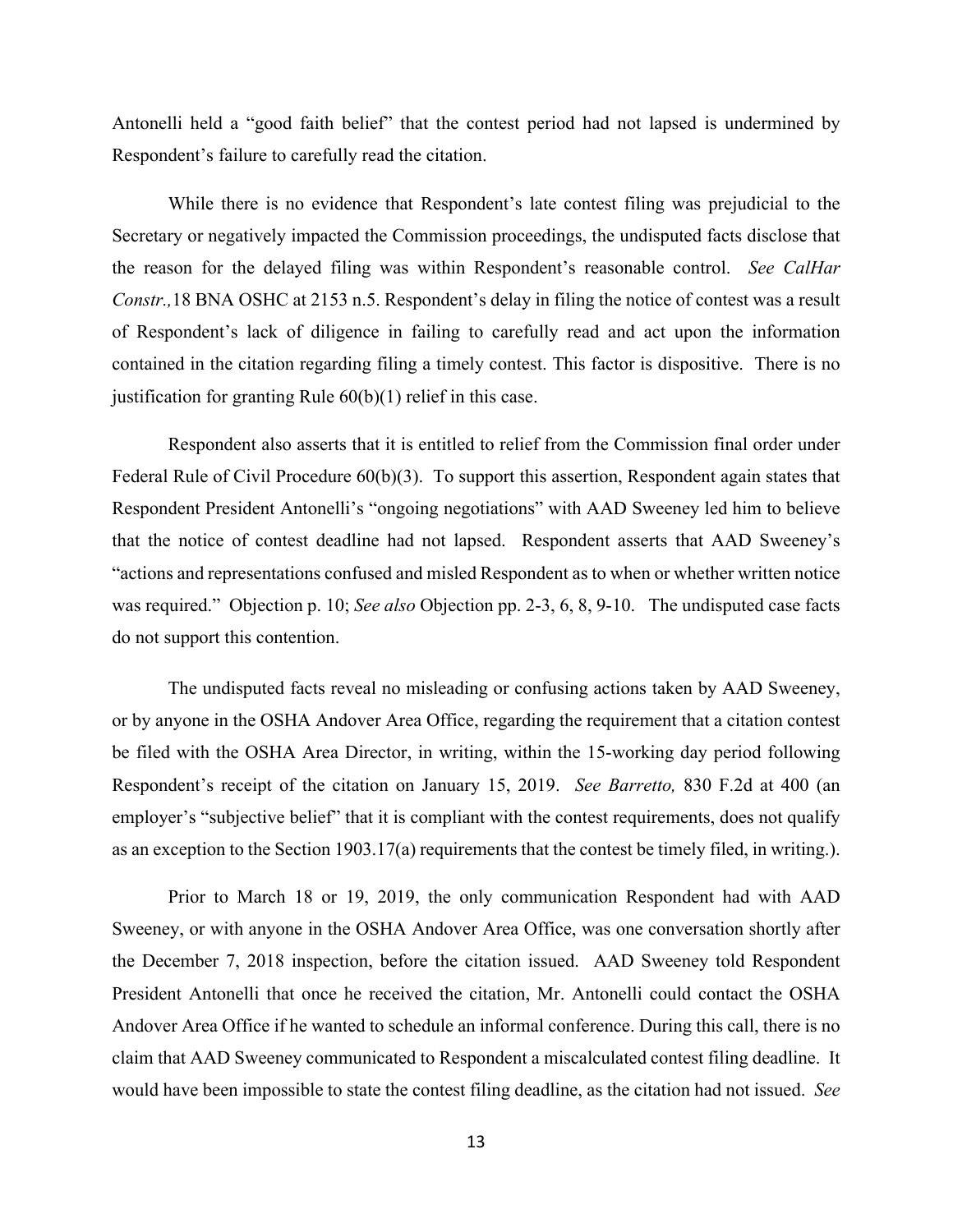*B.J. Hughes*, 7 BNA OSHC at 1476-77 (fifteen day filing requirement tolled where the employer relied upon OSHA's inadvertent erroneous calculation of the filing deadline). During this call, there is no claim that AAD Sweeney communicated to Respondent that a written contest was not required.

Importantly, any questions Respondent President Antonelli had regarding how or when to file a timely notice of contest were answered on the face of the citation. Mr. Antonelli simply had to read the citation. Any confusion regarding the difference between an informal conference and a notice of contest was clarified by the specific instructions set forth in the citation.

More than one month after the contest filing period ended, on or about March 19, 2019, Respondent President Antonelli contacted AAD Sweeney to discuss the citation issued and to request that the penalties be reduced. At this delayed date, March 19, 2019, Respondent filed its late notice of contest with the Commission. Thereafter, Respondent President Antonelli and AAD Sweeney communicated to schedule a meeting regarding the citation. Respondent President Antonelli, AAD Sweeney, and AD Covello met on May 14, 2019 and negotiated a partial settlement of the citation issued in OSHA inspection # 1365141, regarding the serious citation items, and a partial withdrawal of Respondent's late notice of contest regarding the serious citation items.

These later communications and negotiations, beginning in mid-March 2019, more than one month after the contest filing period ended, neither explain nor excuse Respondent's failure to timely file a notice of contest during the 15-working day contest period that ended on February 6, 2019. Certainly, these later communications and negotiations, could not have confused or mislead Respondent before the February 6, 2019 contest filing deadline.

Respondent's late filed contest was not caused by the Secretary's "deception or failure to follow proper procedures." *See Branciforte Builders,* 9 BNA OSHC at 2117. The undisputed facts do not justify granting Rule 60(b)(3) relief in this case.

Finally, a party moving for relief pursuant to Rule 60(b)(1) must allege a meritorious defense. *See Evergreen Envtl Serv*, 26 BNA OSHC at 1985; *Northwest Conduit Corp*., 18 BNA OSHC at 1951. The Commission has found this requirement "satisfied with minimal allegations that the employer could prove a defense if given the opportunity." *Jackson Assocs. of Nassau*, 16